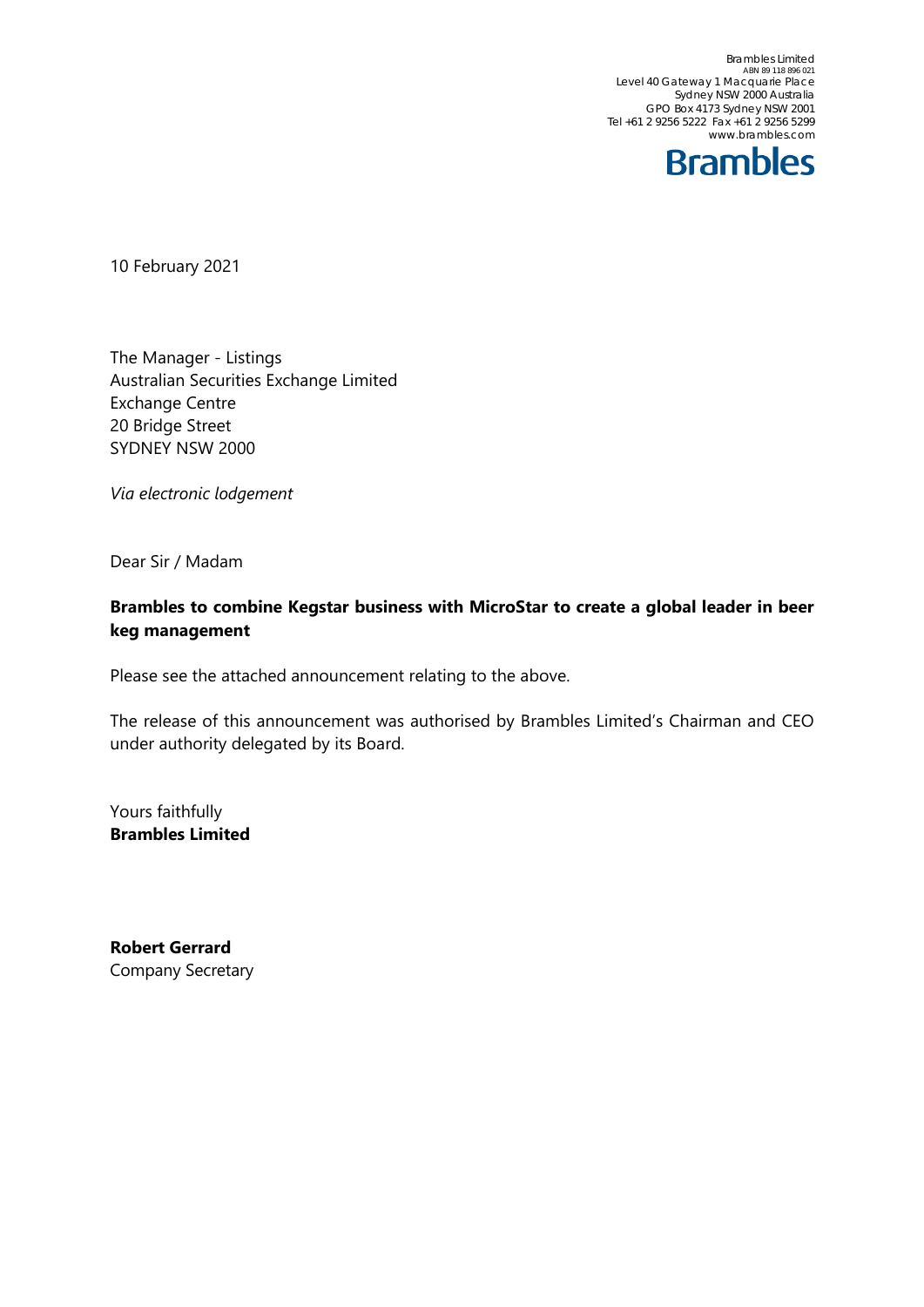## **Brambles**

### **Brambles to combine Kegstar business with MicroStar to create a global leader in beer keg management**

Brambles Limited has today announced that it has entered into an agreement to combine its Kegstar keg rental business with leading US beer keg solutions provider MicroStar. Following the merger, the combined entity will be approximately 15% owned by Brambles and 85% owned by MicroStar's current shareholders. MicroStar's major shareholder is Freeman Spogli, a private equity firm, which invests with management in growth-oriented, middle market companies in the consumer and distribution sectors.

Under the agreement, MicroStar will purchase Kegstar at an enterprise value of US\$52.2m and issue scrip in MicroStar to Brambles as consideration. The transaction is subject to foreign investment approval in Australia and New Zealand and, subject to obtaining that approval, is expected to complete in the first half of this calendar year. As part of the transaction, Brambles will become a party to the existing MicroStar stockholders agreement, which covers key aspects of the combined businesses including governance and exit provisions.

Kegstar is a participant in the global beer keg rental sector, with operations across Australia, New Zealand, the UK, Ireland, the Netherlands and the USA. MicroStar is a market leader in the USA, the world's largest beer keg market, focusing on the same 'pay-per-fill' business model as Kegstar.

The combination of the businesses will create the global leader in the beer keg rental market, able to service both craft customers as well as global brewers. This combination will create significant growth opportunities.

Key accounting impacts:

- The impact of the transaction will be disclosed as a subsequent event in the 31 December 2020 financial statements with the results of the Kegstar business being included within continuing operations;
- In the 30 June 2021 financial statements, the results of Kegstar in the current and prior year will be reclassified to discontinued operations. During the last full financial year ended 30 June 2020, Kegstar represented less than 1% of Group revenue;
- Brambles will deconsolidate the net assets of Kegstar on completion of the transaction and will recognise an equity investment in MicroStar at its fair value. The value of the investment in MicroStar is estimated to be close to the current carrying value of Kegstar, therefore it is not expected that there will be a material gain or loss on divestment of Kegstar; and
- Brambles' approximately 15% share in MicroStar will be accounted for within 'Investments' on the balance sheet going forward and will recognise its share of MicroStar's profit or loss after tax on a single line item in the income statement within continuing operations.

Please note that ownership percentages are approximate only and subject to final closing adjustments.

### **Further Information**

Sean O'Sullivan Vice President, Investor Relations +61 2 9256 5262 +61 412 139 711 [sean.osullivan@brambles.com](mailto:san.osullivan@brambles.com)

Raluca Chiriacescu Director, Investor Relations +44 2038 809 412 +44 7810 658 044 [raluca.chiriacescu@brambles.com](mailto:raluca.chiriacescu@brambles.com)